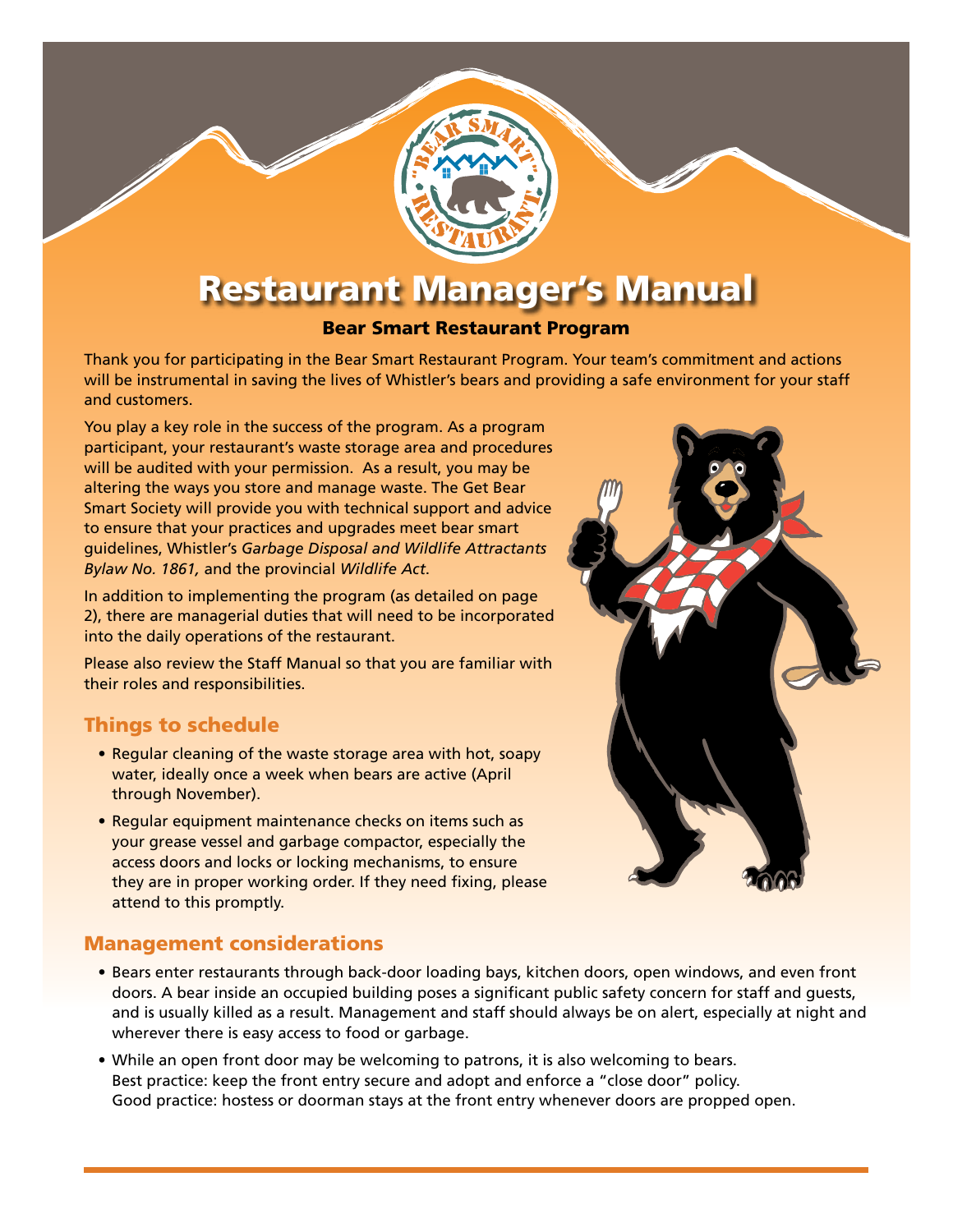- If kitchen doors are being left open because it is too hot, you may need to adopt an alternative method of keeping the kitchen cool and comfortable to work in.
- Ensure that all food deliveries are met by a staff member and promptly put away.
- Ensure that both staff and your waste management contractor properly secure facilities after waste is collected (closing the doors to the garbage room, locking the grease vessel, and so on).

## Helpful materials included in your package:

- Bear Smart Poster to reinforce key bear smart principles, serve as a quick reference guide for staff, and provide emergency phone numbers.
- Staff-training DVD to teach key bear smart practices and principles. These include how to identify and handle bear attractants, how to reduce the risk of a bear encounter at the workplace, protocols to follow in the event of a bear encounter, and regulations in place to ensure that attractants are not accessible to bears.
- • A manual, quiz, and answer guide for staff to reinforce the most critical lessons.
- Declaration of Coexistence a pledge to be signed by staff after completing their training.
- • "Bear Smart Restaurant" static cling sticker for window or front door (if glass).
- • "GetBearSmart.com Whistler, BC " pens for staff and any customers who would like to keep one.
- • *Bear Smart Whistler Visitor's Guide*. This guide is great to have on hand if your guests have questions about bears. For a broader range of brochures, direct them to www.bearsmart.com/ brochures or the Whistler Visitor Information Centre.

 $\overline{O}$  $\bullet$  $\bullet$  $\bullet$  $\bullet$ GARBAGE  $\overline{O}$  $\bullet$ ROOM  $\overline{O}$  $\bullet$  $\mathbf{o}$  $\bullet$ Ó BEARS  $\bullet$ ALLOWED!  $\bullet$  $\bullet$  $\bullet$  $\Omega$ 0  $\bullet$  $\overline{\mathbf{o}}$  $\bullet$  $\bullet$ Ō  $\bullet$  $\overline{O}$  $\bullet$ O Ō  $\bullet$  $\bullet$  $\bullet$ 

Visit our website at www.bearsmart.com/restaurants to access the Bear Smart Restaurant training video, order supplies, or to get more information on coexisting with bears.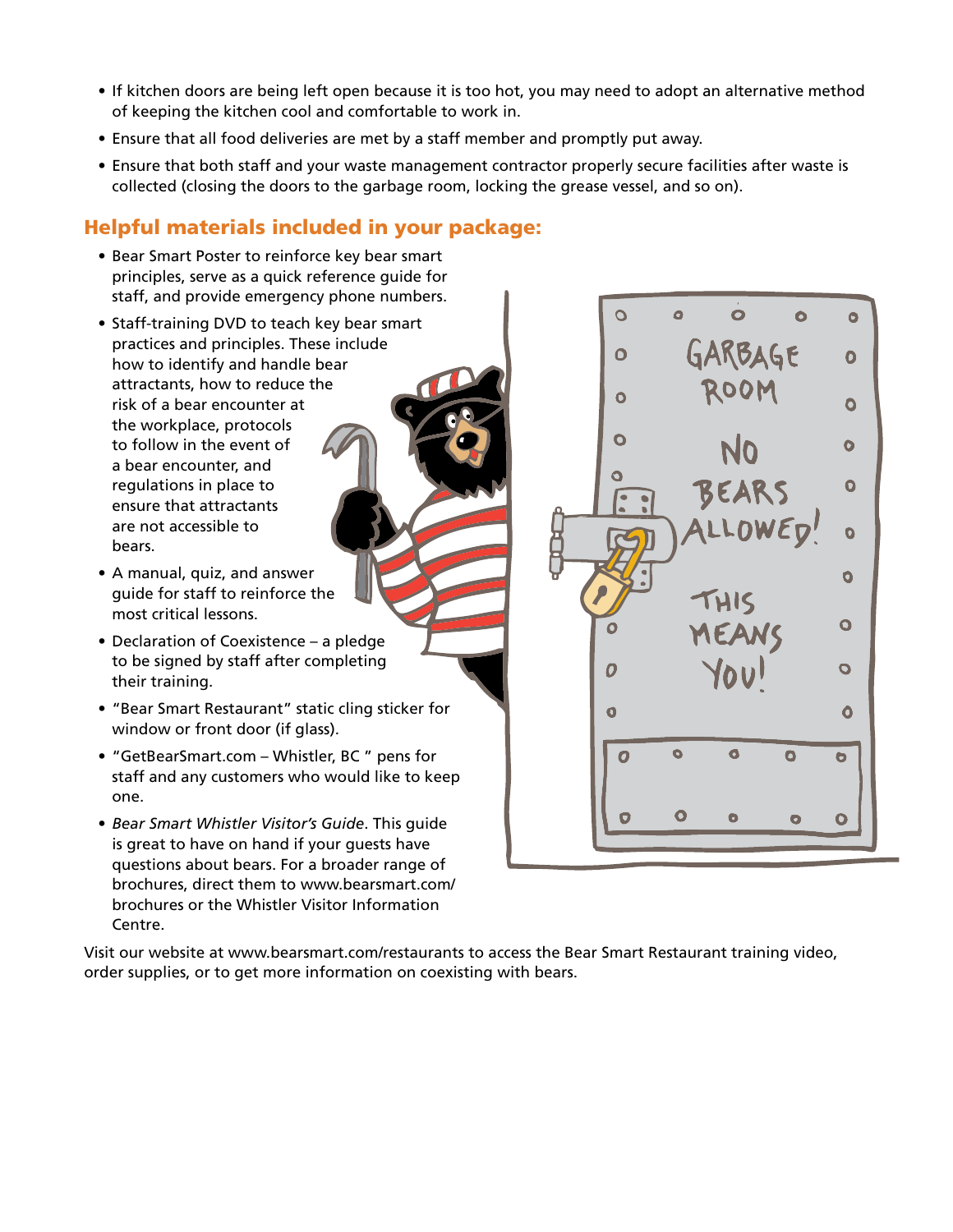# How to Deliver the Bear Smart Restaurant Program

### 6 Easy Steps

This program is for all restaurant staff: both back and front of house.

- **Step One** Please have your staff watch the training DVD provided, or watch the video on our website at www.bearsmart. com/restaurants. Advise staff that there is a short quiz at the end. Great times to do this training are during your staff meetings or training sessions at the beginning of the summer AND winter seasons. Some bears stay active into late December and emerge from the den as early as March. The course should be repeated annually. If new staff join mid-season, they can watch the DVD independently (on their mobile devices, a laptop, etc.).
- **Step Two** Have staff review the Staff Manual and then complete the open-book quiz. They will need the manual, quiz, answer guide, and, of course, a Get Bear Smart.com pen. The manual and quiz can also be found online at www.bearsmart.com/restaurants. The video can be viewed by scanning the QR code on the poster.



- **Step Three** Provide staff with the answer guide and instruct them to mark their co-worker's paper, or you can mark it for them.
- **Step Four** Upon completing and reviewing the quiz, ask staff to sign the Declaration of Coexistence. You may wish to keep the pledges on file to keep track of those who have completed the training.
- **Step Five** Put the poster up somewhere that staff frequent (e.g., lunchroom, washroom, staff lounge).
- **Step Six** Display the "Bear Smart Restaurant" static cling sticker on your front window or door (if glass), and the Bear Smart Restaurant logo on your website, to let your guests know that your actions help Whistler bears and people coexist.

Thank you for taking the time to make your staff aware of bear smart restaurant practices. Your commitment, enthusiasm, and integrity are fundamental to the success of this program. Thank you for all you are doing to help keep people and bears safe.

Scan here to watch the training video.





**www.BearSmart.com**

A big thank you to our sponsors!